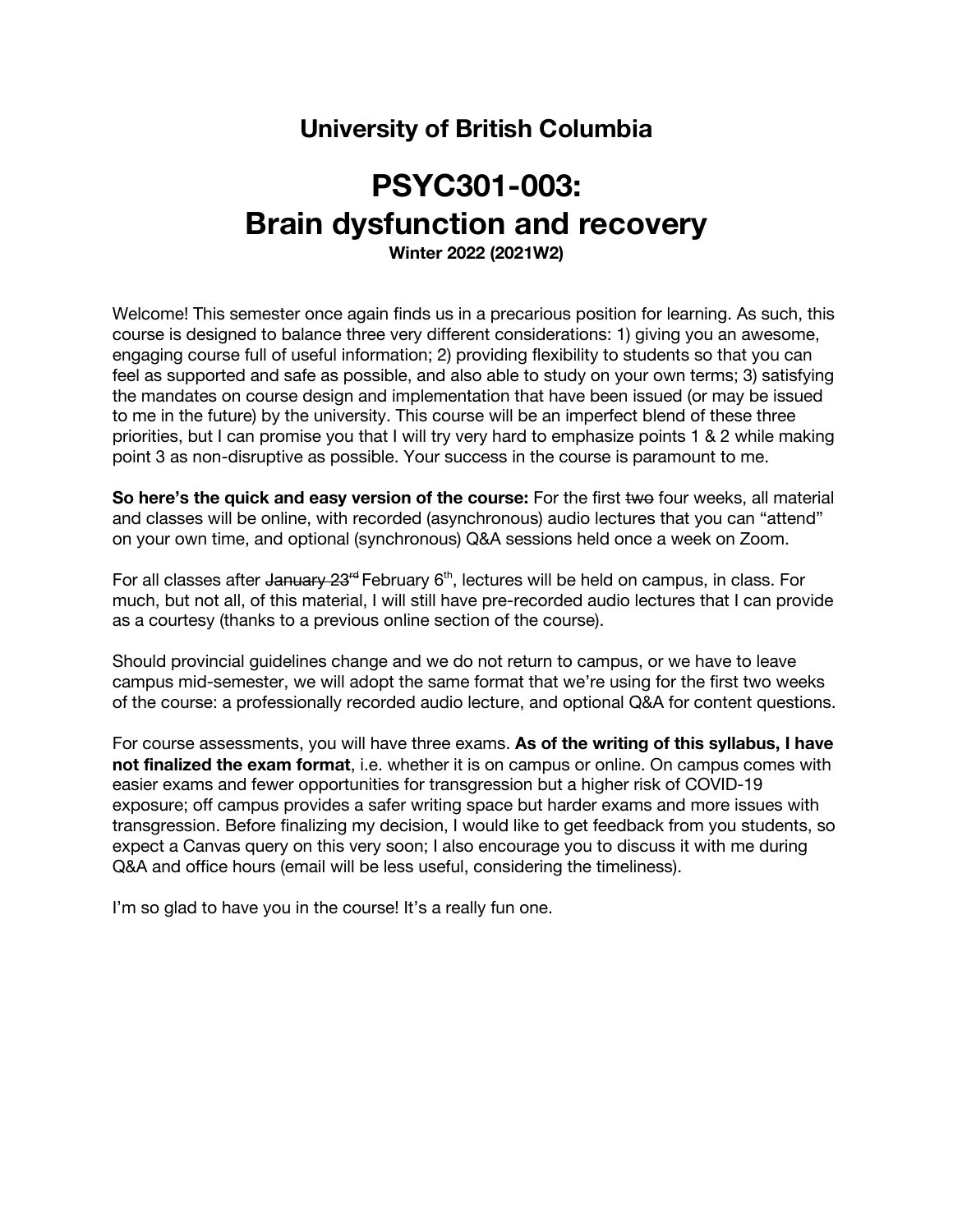**As for what you'll be learning:** Compared to the cells of other organs, which may be replaced over time, the very same brain cells are present with you from your earliest experiences to your death. Your brain is responsible for what you call your "self": all your preferences, perceptions, memories, dreams, ambitions, desires, goals, emotions, and unique inferences are housed within the "pile of pudding" that accounts for a mere 2-3% of your body. And humans take great advantage of this organ, whether it's creating works of art, lifelong friendships, space stations, or just appreciating the beauty of a sunset over the Pacific.

This course is about what happens when our brains become dysfunctional—whether through damage, development, or otherwise—and the extent to which the brain can repair or compensate for this dysfunction. Much of what we'll be discussing is only poorly or partially understood, but we have made amazing leaps in our understanding over the last 100 years. We study human brain dysfunction and recovery because 1) it provides insight into how the healthy brain functions, 2) it provides novel therapeutic targets for treating the behavioural, cognitive, emotional, and other disorders that may come with brain dysfunction, and 3) because it is inherently interesting.

| Instructor:             | Dr. Jay Hosking, Department of Psychology<br>jayhosking@psych.ubc.ca<br>I respond to emails seven days a week, but please bear in mind that my<br>email volume is very high. When contacting me, please use your UBC<br>email, and please note which course you are in, i.e. PSYC301. |  |
|-------------------------|---------------------------------------------------------------------------------------------------------------------------------------------------------------------------------------------------------------------------------------------------------------------------------------|--|
| TAs:                    | Bonnie Lee, bonnie_lee@psych.ubc.ca                                                                                                                                                                                                                                                   |  |
| <b>Website:</b>         | Canvas: https://canvas.ubc.ca<br>Links to all lectures, slides, and additional readings will be posted here.<br>Messages and announcements will also come through Canvas. Please<br>let me know if you're having any issues with the website!                                         |  |
| Lectures:               | Until January 23 <sup>rd</sup> February 6 <sup>th</sup> :<br>Asynchronously delivered online via audio files plus slides, via Canvas<br>January 24 <sup>th</sup> -February 7 <sup>th</sup> onward:<br>On campus Tues/Thurs 2-3:20pm, Irving K Barber room 182                         |  |
| <b>Office hours:</b>    | Held virtually; book via https://jayhosking.youcanbook.me                                                                                                                                                                                                                             |  |
| <b>TA office hours:</b> | Please email Bonnie for availability!                                                                                                                                                                                                                                                 |  |
| Textbook:               | None, but any required readings will be posted on Canvas.                                                                                                                                                                                                                             |  |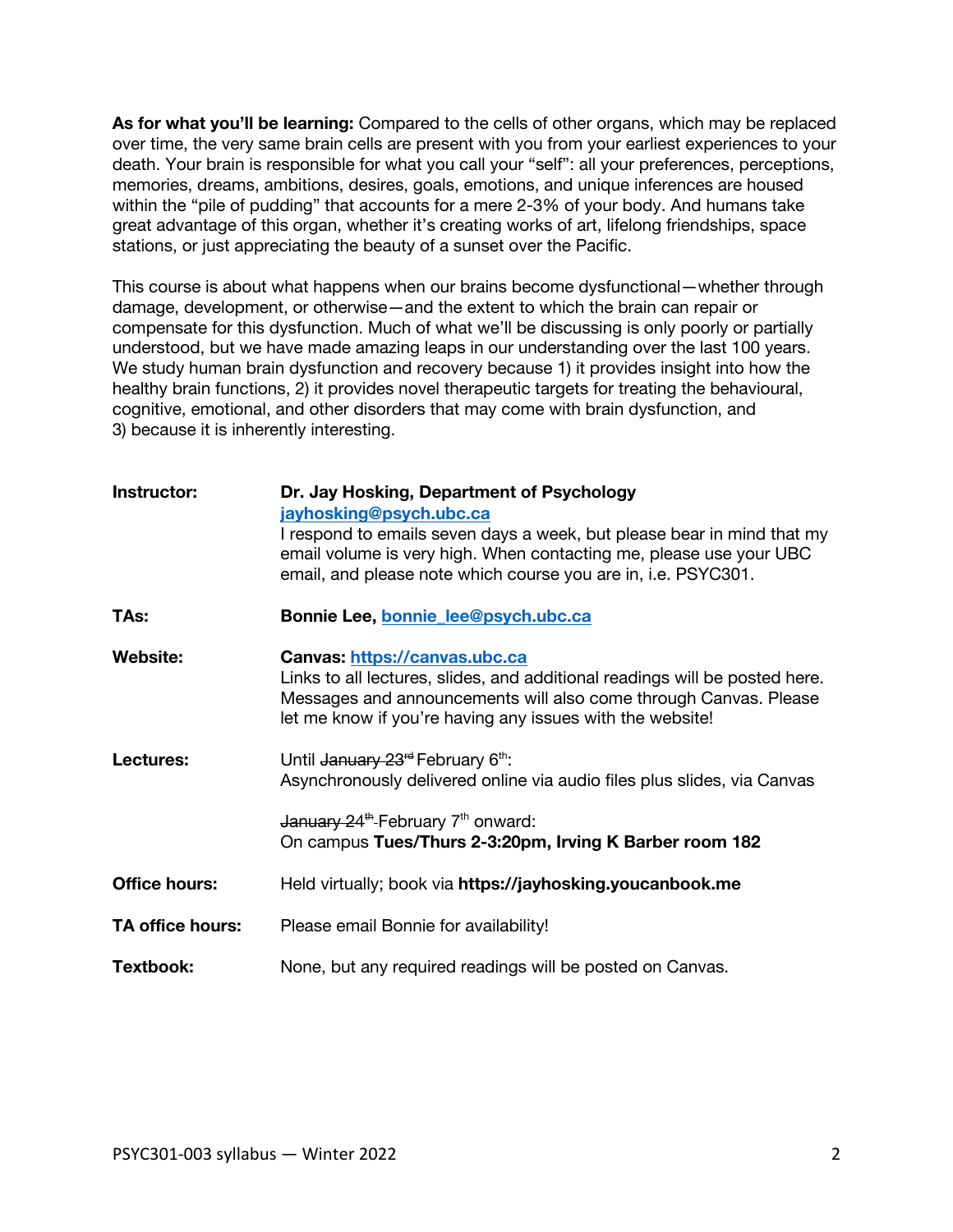### **Grades breakdown:**

| Syllabus quiz                 | 2%   |
|-------------------------------|------|
| Exam 1 (midterm):             | 30%  |
| Exam 2 (midterm):             | 30%  |
| Exam 3 (final):               | 38%  |
| Total:                        | 100% |
| Bonus research participation: | 3%   |
| OR                            |      |
| Optional project:             | 20%  |
| Syllabus quiz                 | 2%   |
| Exam 1:                       | 25%  |
| Exam 2:                       | 25%  |
| Exam 3:                       | 28%  |
| Total:                        | 100% |
| Bonus research participation: | 3%   |
|                               |      |

### **By the end of this course you will be able to:**

- Explain and critically evaluate current topics and research in neuropsychology
- Describe basic neuroscientific processes in the fundamental language of neuroscience (i.e. neuroanatomical and neurophysiological terms)
- Link many brain dysfunctions to changes in behaviour, cognition, etc.
- Explain how the link between brain and psychology can be investigated using a range of neuroscience and psychological tools
- Evaluate the relative strengths and legitimacy of evidence related to brain dysfunction and recovery
- Appreciate the interconnected and integrative nature of brain, mind, and recovery

### **Note on the possibility of course policy changes:**

Please bear in mind that this course's policies are shaped by university mandates, which in themselves are shaped by provincial Public Health orders. If the current circumstances change, our policies may need to be adapted mid-semester. If this is the case, please just know that I will try, wherever and however possible, to prioritize your safety and success in this course .

### **Note on the on-campus lectures:**

Please exercise respect and responsibility in our on-campus lectures, adhering to institutional policies. Please perform a daily health self-assessment before coming to campus (you can find it at https://bc.thrive.health/). Please wear a mask to class, unless there is a valid reason you cannot; the mask may be medical or non-medical, but it must cover your mouth and nose. Please don't bring food to class, but drinks are fine, and you can temporarily adjust your mask to drink. If you're sick, please do not attend the live lectures, and use the pre-recorded lectures instead. Please be kind, courteous, gracious, and patient with your peers; many students have legitimate concerns with the return to campus; some students may have health conditions, like a chronic cough, that can be misconstrued as symptoms of COVID-19; and some students may be exempt from wearing a mask for legitimate medical reasons for which they are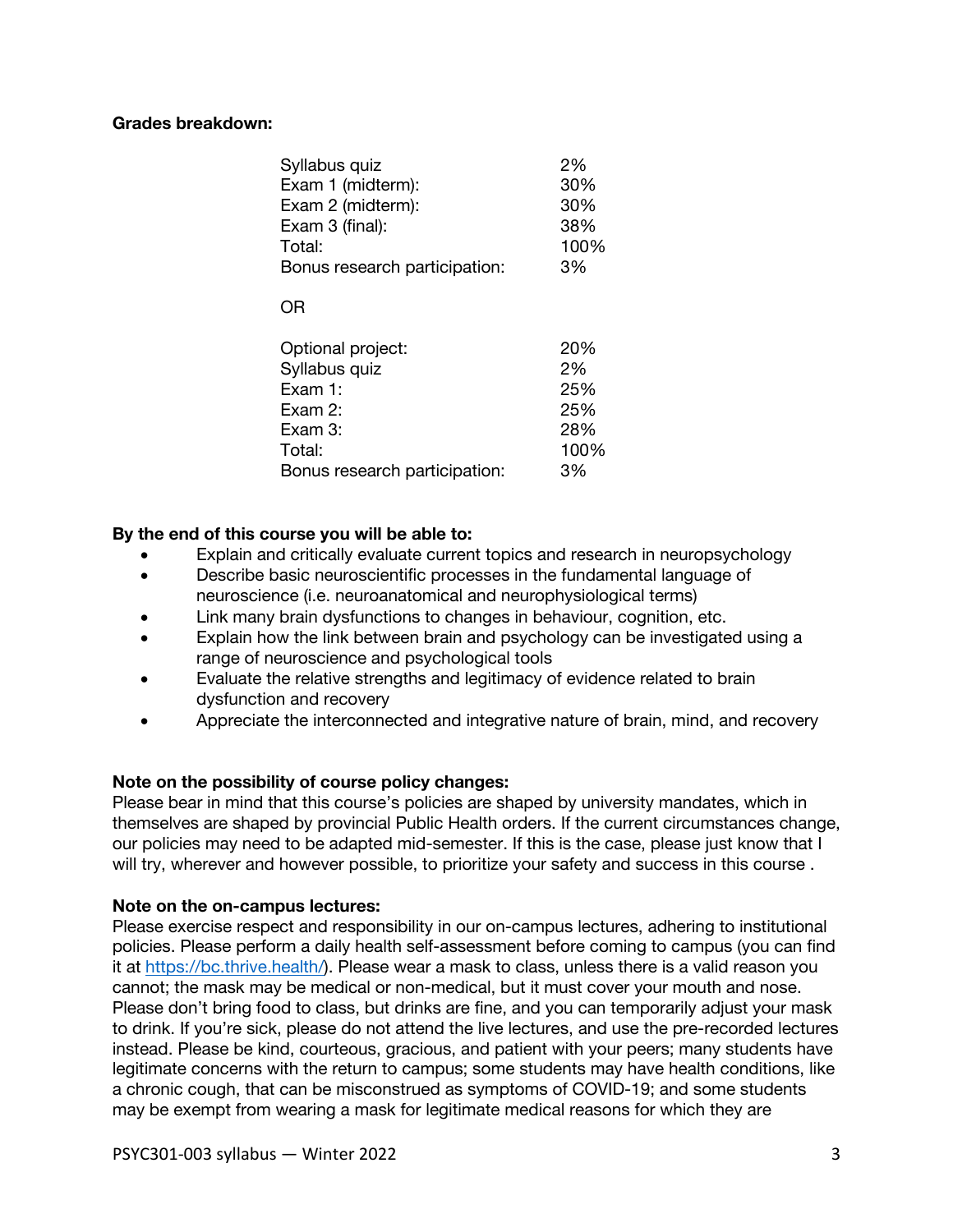accommodated. In short, please give your fellow students the benefit of the doubt, and know that I'm monitoring accommodations for symptoms, mask-wearing, etc. Please understand that if I am sick or have symptoms of sickness, I will not be lecturing that day on campus, and you will need to rely on the recorded lectures unless I specify otherwise. In sum, let's take care of each other and be good to one another.

### **Note: whom should you book office hours with?**

Please book office hours with your awesome TA if:

- You would like to review one of your exams. When reviewing your exam, you are not allowed to take notes on, or photos of, the exam.
- You would like to discuss content from the course readings and/or study strategies.
- You would like to discuss psychology more generally.

Please book office hours with Dr. Hosking if:

- You have an issue with course performance or progress.
- You would like to discuss psychology and neuroscience more generally.

### **Please note that questions about lecture content should be handled during live lectures, during optional Q&A, on our discussion forum, or during the pre-exam review sessions (time permitting), not during office hours.**

### **Note on booking office hours with Dr. Hosking:**

All office hours are held online, via Zoom. Please do not use email to book office hours with me. Instead, I have created a website for all office hours booking:

**https://jayhosking.youcanbook.me**. The site will show all of my available office hours, as well as show a Zoom link for you to join. Please refrain from using office hours to ask course content-related questions—these are better handled in class, or during Q&A, or on the class discussion forum, or during pre-exam review sessions (time permitting)—and leave office hours for personal/individual matters, like your own progress in the course. Finally, please do not book me for multiple timeslots in a given week; there are many students that need help, virtually all issues can be handled within the allotted time, and I will cancel any multiple bookings.

### **Note on the course discussion forum**

We will be using Piazza for student-led forum discussion this semester. While I will be checking Piazza as time permits, Piazza is especially useful because it leverages your biggest asset in the class: your fellow students. You are amazing and exceptional individuals, and I encourage you to interact with your classmates to work on course content, get reminded on course administration, talk about interesting tangents, etc.

### **Note on email:**

Please bear in mind that we instructors get a lot of email and, if possible, would prefer to spend all our preparation time on making the lectures as useful, fun, and interesting to you as possible. Thus, please keep emails to administrative concerns (e.g. problems with the course website) if you can. For course-related content, please post it in the discussion forum on our course website, or ask during in-class lectures or Q&A, or during the pre-exam review session (if time permits them). Finally, please use good email etiquette when contacting me—see lecture notes for more details.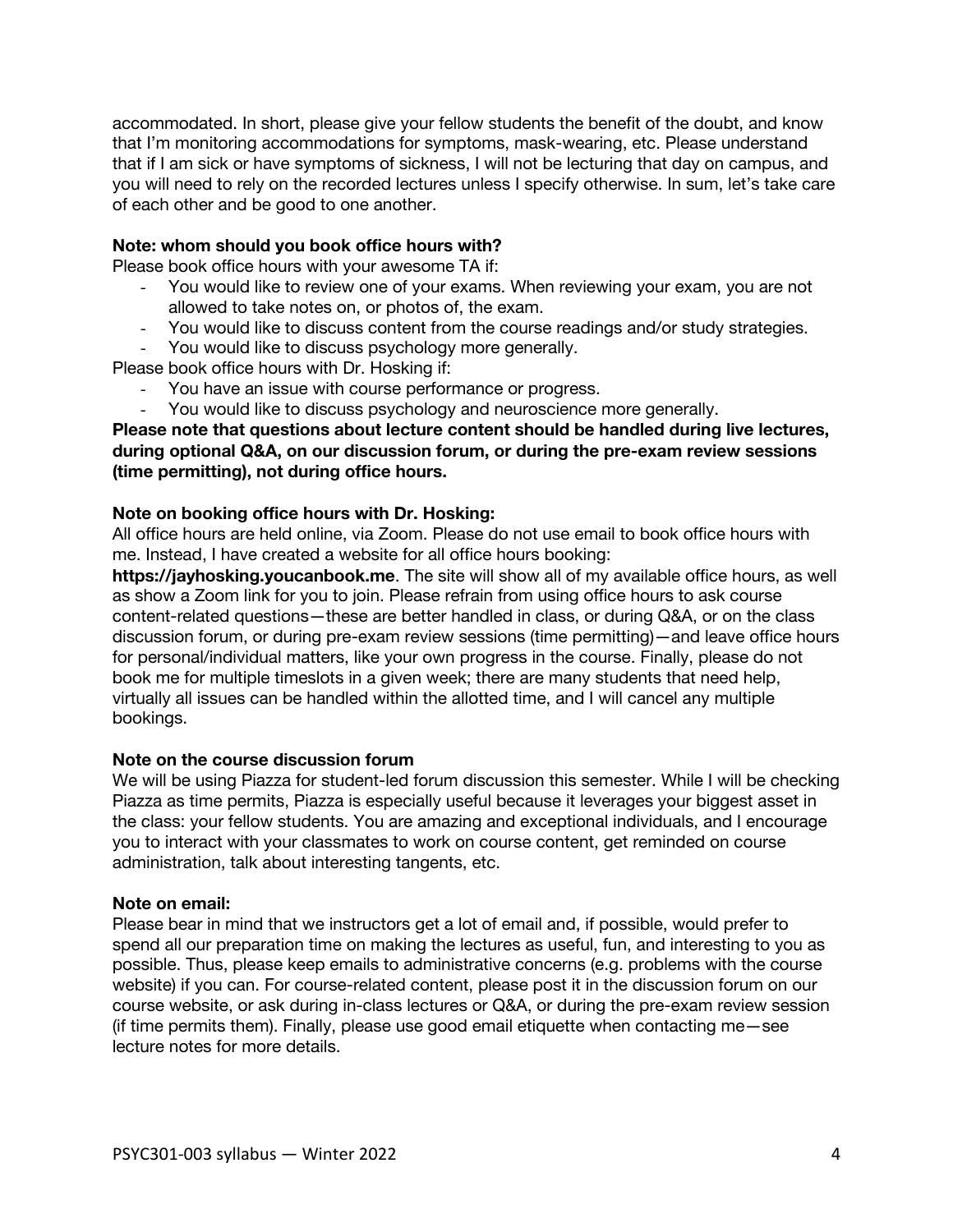### **Note on attendance:**

Attendance is a critical predictor of success in this course. (In fact, it's a strong correlate of success for courses in general.) In this course, material that is taught in class will often be different from, or supplement, the readings. Moreover, lecture slides are designed to provide a framework for the lecture and any discussions. **In other words, the important part of the lecture is not what is on the slides, but rather the lecture itself. If you try to rely solely on the slides for studying, you will not be successful, as much of the critical information is not explicitly written.** It is therefore essential that you listen to the lectures, either in class or via the recordings I've posted.

### **Note on readings:**

PSYC301 currently does not have a textbook, as no one textbook satisfactorily covers the content discussed in the course. However, there may be readings assigned for the lectures, and these readings can be found on Canvas on the main page. **These readings are required and will be tested upon (with the exception of any textbook chapters; textbook chapters will only be provided as a courtesy and will not be tested).** For the first third of the course (e.g. the basics of neuroscience), I can supply additional optional reading if you'd like.

Please note that "learning objectives" for the required readings are posted as a courtesy and may occasionally be NOT provided. This occasional lack of learning objectives will be deliberate. Part of your learning process in science is to identify information hierarchically, to glean the bigger picture, as well as think about it critically without anyone telling you *how* to think about it.

| <b>Week</b>    | <b>Dates</b>                              | <b>Topic</b>                                      |  |
|----------------|-------------------------------------------|---------------------------------------------------|--|
|                | Jan 10th-16th                             | Course orientation; brain basics; syllabus quiz   |  |
| $\overline{2}$ | Jan 17th-23rd                             | Neuroanatomy                                      |  |
| 3              | Jan 24th-30th                             | Neural communication                              |  |
| $\overline{4}$ | Jan 31 <sup>st</sup> -Feb 6 <sup>th</sup> | Neuroimaging; neurological exam and assessment    |  |
| 5              | Feb 7th-13th                              | EXAM 1 (Feb 10th 2-3:20pm)                        |  |
| 6              | Feb 14th-20th                             | Causes of brain dysfunction                       |  |
| 7              | Feb 21st-27th                             | <b>READING WEEK - NO CLASS</b>                    |  |
| 8              | Feb 28 <sup>th</sup> -Mar 6 <sup>th</sup> | Factors influencing recovery of function          |  |
| 9              | Mar $7th - 13th$                          | Sensorimotor dysfunction                          |  |
| 10             | Mar 14 <sup>th</sup> -20 <sup>th</sup>    | EXAM 2 (March 17th 2-3:20pm)                      |  |
| 11             | Mar 21 <sup>st</sup> -27 <sup>th</sup>    | Dysfunction affecting emotion and decision making |  |
| 12             | Mar 28 <sup>th</sup> -Apr 3 <sup>rd</sup> | Dysfunction affecting memory                      |  |
| 13             | Apr 4 <sup>th</sup> -8 <sup>th</sup>      | Psychological disorders                           |  |
| Exams          | Apr 12th-27th                             | <b>EXAM 3 (DATE/TIME TBD)</b>                     |  |

# **Course Schedule (Tentative)**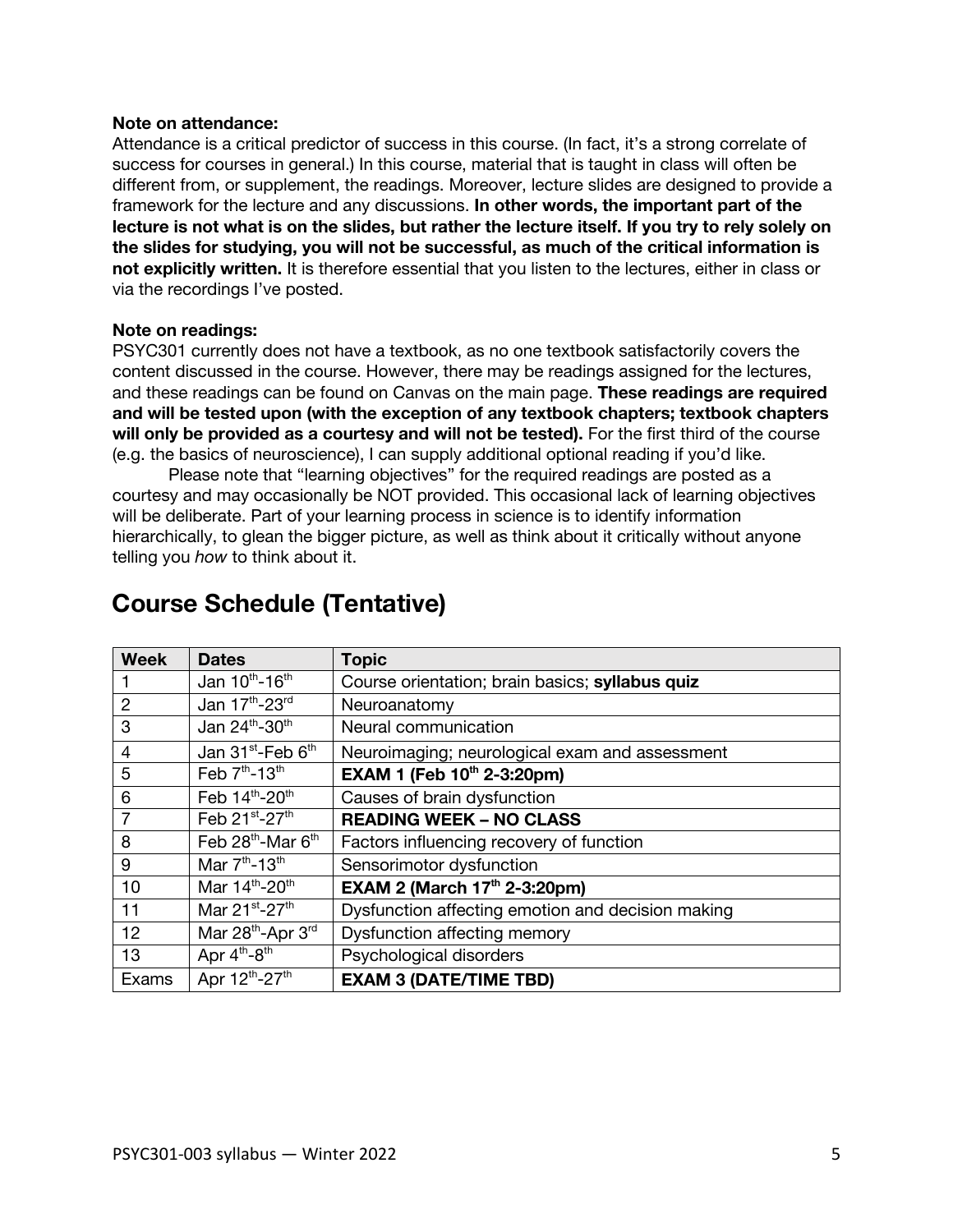# **Evaluation**

### **1. Exams (98%):**

There will be three exams, with two midterm exams written during the semester, and the final exam written during the exam period at a time designated by UBC administration (you *must* be able to write at any time during the exam period).

**Midterm Exam 1 (30%) February 10<sup>th</sup> 2-3:20pm Midterm Exam 2 (30%)** March 17<sup>th</sup> 2-3:30pm **Final Exam (38%) April 12th-27th (Date/time TBD)**

### **Notes on the exams:**

- **Exam format (i.e. on-campus or online) will be announced at a later date, once I have gathered feedback from you via the student survey.** Detailed exam policies will be outlined via Announcements on Canvas.
- Exam 2 is not cumulative, but the final exam is cumulative. More specifically, the final exam will contain some questions that test your ability to connect material from across the course, making links between the various brain dysfunctions, rather than simply retesting minutiae from earlier in the course.
- **Only materials from lecture will be tested.**
- If you are sick, do not come to the exam. Instead, contact me about accommodations.
- Please empower yourself by reading about UBC's academic concessions policies at http://www.calendar.ubc.ca/vancouver/index.cfm?tree=3,329,0,0.
- Specifically, if you must miss a midterm exam due to acute illness that will spontaneously resolve (e.g. the 'flu), you do not need to supply me (or any of your other instructors) with a medical note. Note that this policy does not apply to final exams (for final exams, see below).
- If your unavoidable hardship is not an acute illness that will spontaneously resolve, then you may have to present me with evidence of such hardship, BUT please don't send personal materials until I request them.
- In any case, you must contact me within 48 hours of the exam if you need accommodation for that exam. **If at all possible, please contact me about accommodations** *before* **the exam, not after.**
- Students who plan to be absent for work responsibilities, varsity athletics, family obligations, or other commitments, cannot assume they will be accommodated, and must discuss their commitments with me by January  $21<sup>st</sup>$  if they wish to be considered for accommodation.
- Being accommodated for missing the midterm exam is at my sole discretion.
- If you miss a midterm exam, you must write a make-up exam within one week of the original exam date. The nature of this make-up exam will be related to whether we move exams online or whether they remain on-campus; more on this soon.
- Missing the final exam requires you to contact your faculty advising (e.g. Arts Advising, Science Advising), likely provide them documentation, and obtain a Standing Deferred (SD) status. You will then write the make-up final exam in the summer of 2022. I do not recommend this.
- All exams will include multiple-choice and short-answer questions.
- Exam grades will be posted on Canvas.
- You are strongly encouraged to review your exam with your TAs.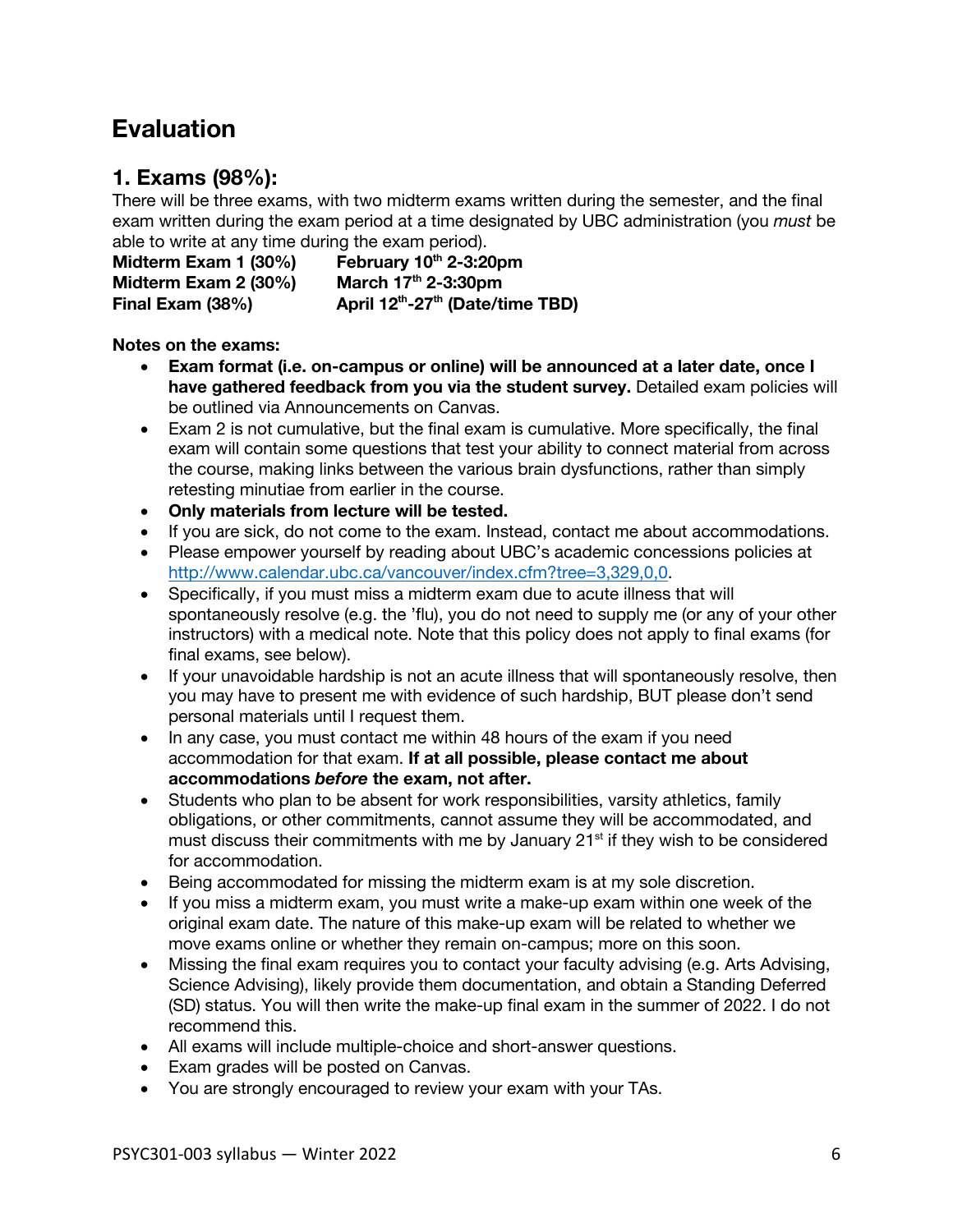• Grade adjustments are very uncommon but if a dispute between TAs and student occurs for grading, Jay will regrade that component of your exam—this can result in the same grade, an increase, *or* a decrease, depending on Jay's judgement of your answer. Any grading disputes must be handled within 2 weeks of exam grades being released.

### **2. Syllabus quiz (2%):**

This quiz exists primarily to reduce student anxieties about how to approach complications that may arise during the semester, and provide clear information on whom to contact and how. The quiz will be posted on Canvas and **must be completed by Wednesday, January**  19<sup>th</sup> at 11:59pm. Considering it's simply a quiz of the policies listed in this syllabus document and the introductory slides, there will be no extensions for the quiz deadline. If you do not write the quiz, you do not receive the marks.

### **3. Optional project (up to 20%)**

You may elect to do a project on a topic of your choosing that is related to our course (i.e. is about brain dysfunction and/or recovery). This is a project written specifically for this course; handing in work done for another course, past or present, is not acceptable. If you elect to do the project, the grade you receive on that project will be worth 20% of your final grade, and the grades you receive on each of the other assessments will be adjusted as described above.

There are three purposes to this optional project: 1) To offer you the chance to explore a topic of interest in greater depth than the lectures and readings can provide; 2) To assess your ability to think critically and creatively; 3) To offer you a chance to explore other ways of expressing your knowledge. As such, the content of your project should not overlap substantially with the material in the text or lectures. It can be about the same dysfunctions as in class, but should be deeper or more specifically focused on information not discussed in class.

Although the standard format for this project is a review paper (described below), you may pursue other project formats if you have a strong vision and can convince me that you can adequately convey your knowledge. In the past, students have submitted short videos, podcasts, websites, computer models, musical compositions, and so on. But remember: the important part is for you to demonstrate what you have learned on the subject, and these alternate formats often make that tricky. As such, I sometimes reject project proposals that are not review papers, not because the project sounds uninteresting, but because it would be difficult to demonstrate your learning on the subject via this proposal.

If you would like to write a review paper as your project, please use American Psychological Association (APA) style. Your intended audience for the paper should be someone who has already taken this course. You are expected to read a minimum of 10 peerreviewed journal articles as part of your research, and your paper should not be less than 2500 words in length (not including the title page, abstract, and references you must provide). Use up-to-date sources wherever possible.

**You will need to clear your project topic with your TA (if a review paper) or with Jay (if not a review paper) by February 1<sup>st</sup>.** Please send an email to your TA with a brief proposal for the review paper, and if you're proposing an alternate-format project, please book office hours with me. Once your topic is approved, please meet with your TA and work with them to make it the best paper possible.

Grading criteria are tailored to specific project types, but are always 35% content, 35% critical thinking, and 30% "pizazz" (organization, flow, creativity, lateral thinking, eloquence, etc.).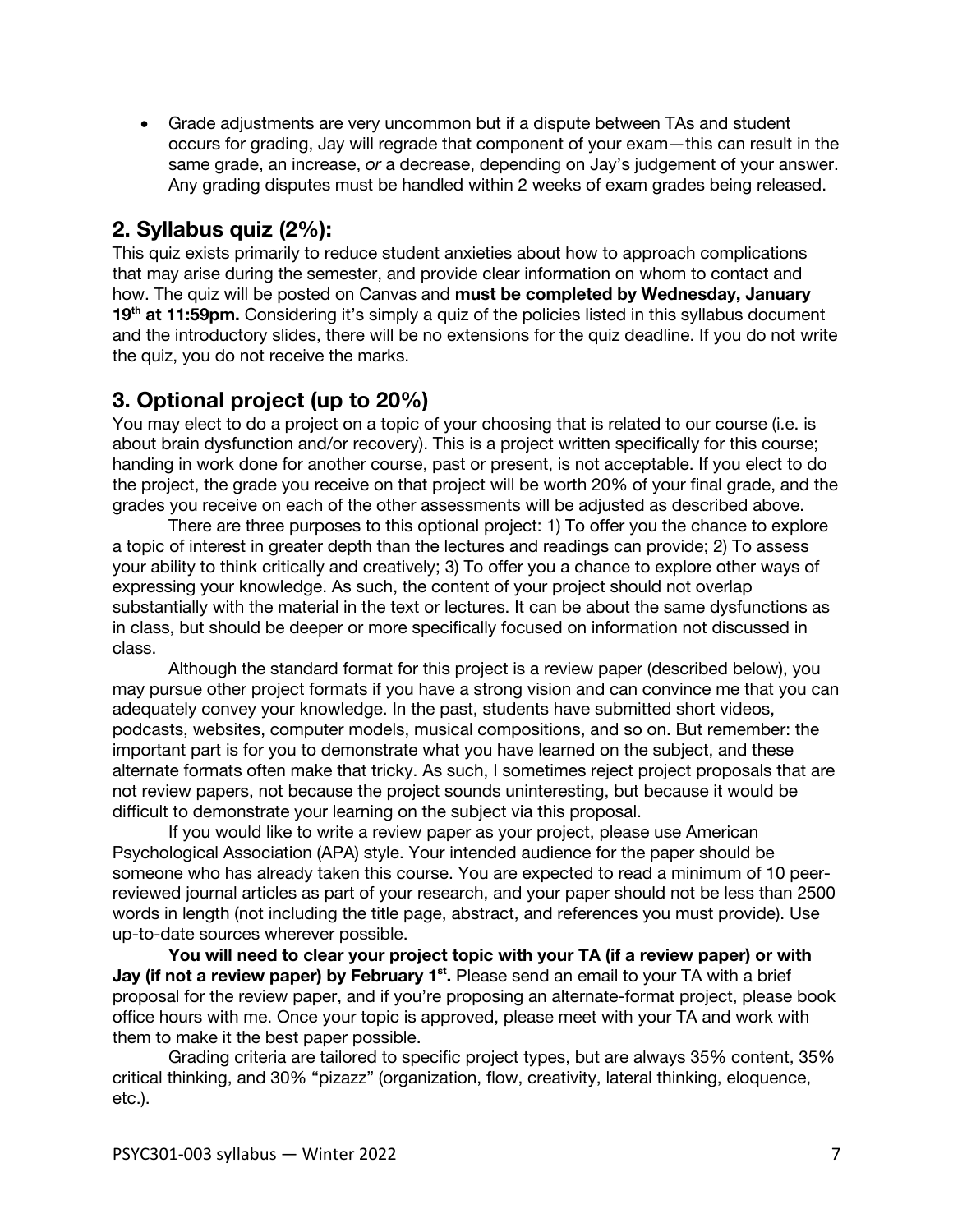**All optional projects are due on Friday April 8th by 11:59pm. Due to the end-ofsemester timing being very tight, and the time you have allotted to work on the project, there are no deadline extensions.** You must upload an electronic copy (.doc or .docx) to TurnItIn (see below).

**TurnItIn instructions.** To submit your paper on TurnItIn, you will need to go to turnitin.com, create an account (see below) if you do not yet have one, select "enrol in a class", enter our Class ID (33071241) and our Enrolment Key (dysfunction), and submit your paper as a Microsoft .doc or .docx file.

**Setting up an account on TurnItIn.** To submit your paper, you'll need to create a unique user profile, consisting of a username (email address) and a password. Please note that the information submitted to TurnItIn is stored in the United States.

If you have any concerns about privacy and TurnItIn, it is recommended that you remove identifying information, such as your name and student number, from the text of your project submitted to TurnItIn. In addition, please follow these instructions:

1. Create an anonymous email address using one of the available free services.

- 2. Go to turnitin.com.
- 3. Create an account and select "student" for your account type.
- 4. Enter the Class ID (33071241) and Enrolment Key (dysfunction).

5. Create an alias or pseudonym. Please remember to email that alias/pseudonym to your TA (if a review paper) or myself (if not a review paper).

6. Please delete any identifying information from the original document prior to uploading it. This includes your name and student number in the document, as well as any metadata or hidden data that might be stored in the document itself. To remove metadata from your Microsoft Word document: Use Word's Document Inspector in Windows, or Word > Preferences > Security > "Remove personal information" in MacOS.

**Late policy**. Late submission of the optional project will result in a penalty of 10% per day of the week; in other words, your due date is 11:59pm on a Friday, and if you submit at 12:01am on Saturday (i.e. two minutes late), you will lose 10%.

### **4. Research participation (up to 3% bonus):**

You may earn up to 3 extra percentage points on your overall final grade by participating in studies regularly conducted by the Psychology Department and coordinated through the human subject pool (HSP). This provides you with the opportunity to observe the research process directly and to contribute to ongoing research activities at UBC. The extra credits are obtained by signing up for the subject pool at *ubc-psych.sona-systems.com*, or by completing library writing projects (please see the HSP website). If you plan to earn extra credit through research participation, please register in this online system as soon as possible, as the participation window closes (you can find more details at *psych.ubc.ca/undergraduate/humansubject-pool*).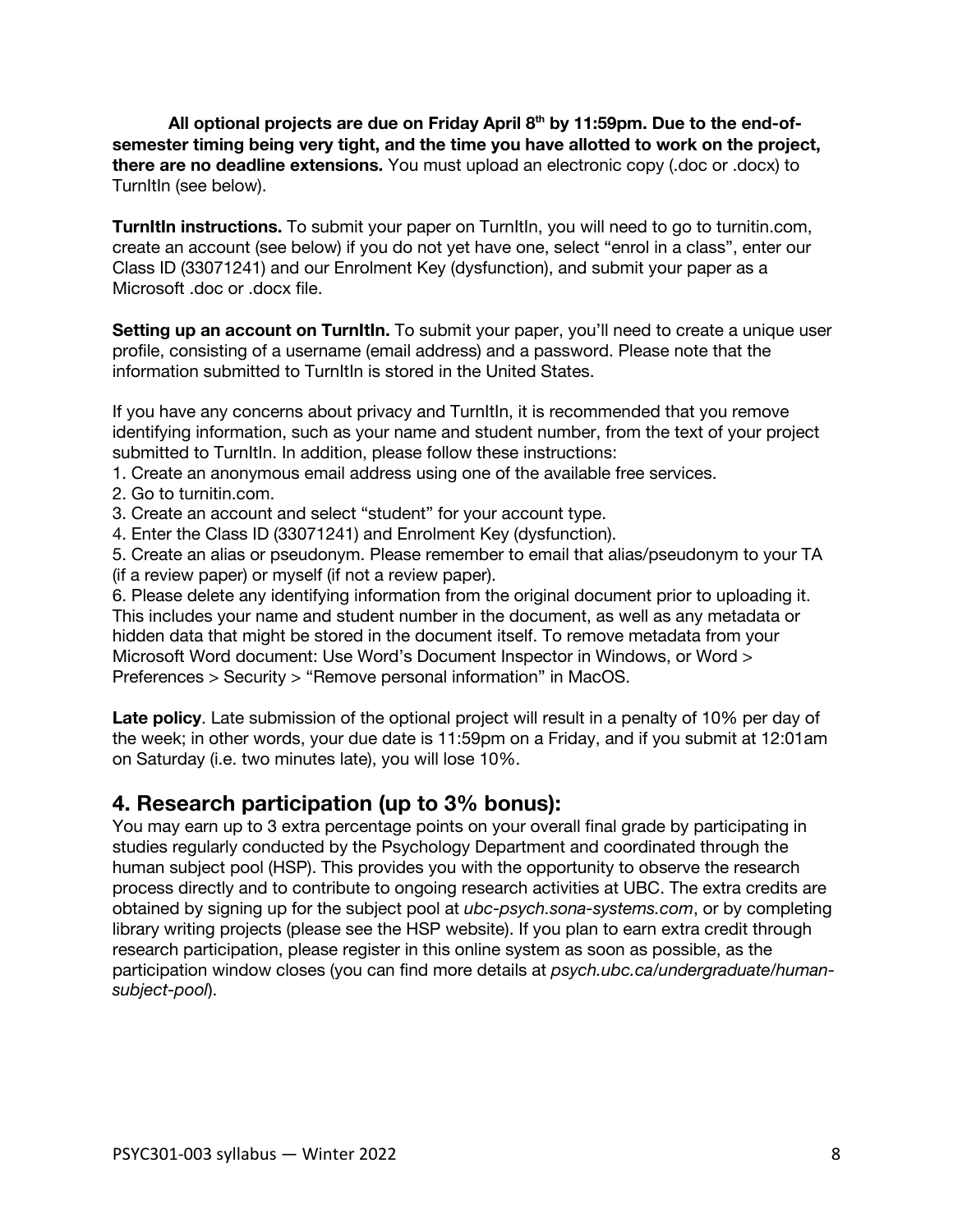### **Grading**

In order to reduce grade inflation and maintain equity across course sections, all psychology courses are required to comply with departmental norms for grade distributions. According to departmental norms, the mean grade in a 300-level class is 75% for a good class, 73% for an average class, and 71% for a weak class (with a standard deviation of 13%). Scaling may be used in order to comply with these norms; grades may be scaled up or down as necessary by the instructors or the department. Please also note that I have never once scaled grades down in my time at UBC, and I don't intend to start now.

Grades are not official until they appear on your transcript. You will receive both a percent and a letter grade for this course. At UBC, your course percentage is converted to a letter grade according to the following key:

| $A_{+}$ : 90-100% | A: 85-89%      | A-: 80-84%      |
|-------------------|----------------|-----------------|
| $B_{+}$ : 76-79%  | $B: 72 - 75\%$ | B-: 68-71%      |
| $C_{+}$ : 64-67%  | $C: 60-63%$    | $C - 55 - 59\%$ |
| D: $50-54\%$      | $F: 0-49\%$    |                 |

Because you are earning a degree at a highly reputable post-secondary institution, the criteria for success are high. The Faculty of Arts offers the following guidelines that broadly characterize the kind of work that is generally associated with the particular grade ranges. These characteristics help put the Psychology Department grading policies into perspective. **Please note that adequate performance is in the C range.**

**A Range**: Exceptional Performance. Strong evidence of original thinking; good organization in written work; capacity to analyze (i.e. break ideas down) and to synthesize (i.e. bring different ideas together in a coherent way); superior grasp of subject matter with sound critical evaluations; evidence of extensive knowledge base.

**B Range**: Competent Performance. Evidence of grasp of subject matter; some evidence of critical capacity and analytic ability; reasonable understanding of relevant issues; evidence of familiarity with the literature.

**C-D Range**: Adequate Performance. Understanding of the subject matter; ability to develop solutions to simple problems in the material; acceptable but uninspired work; not seriously faulty but lacking style and vigor.

**F Range**: Inadequate Performance. Little or no evidence of understanding of the subject matter; weakness in critical and analytical skills; limited or irrelevant use of the literature.

### **UBC's statement about the University's values and policies**

*UBC provides resources to support student learning and to maintain healthy lifestyles but recognizes that sometimes crises arise and so there are additional resources to access including those for survivors of sexual violence. UBC values respect for the person and ideas of all members of the academic community. Harassment and discrimination are not tolerated nor is suppression of academic freedom. UBC provides appropriate accommodation for students with disabilities and for religious and cultural observances. UBC values academic honesty and students are expected to acknowledge the ideas generated by others and to uphold the highest academic standards in all of their actions. Details of the policies and how to access support are available here: https://senate.ubc.ca/policiesresources-support-student-success*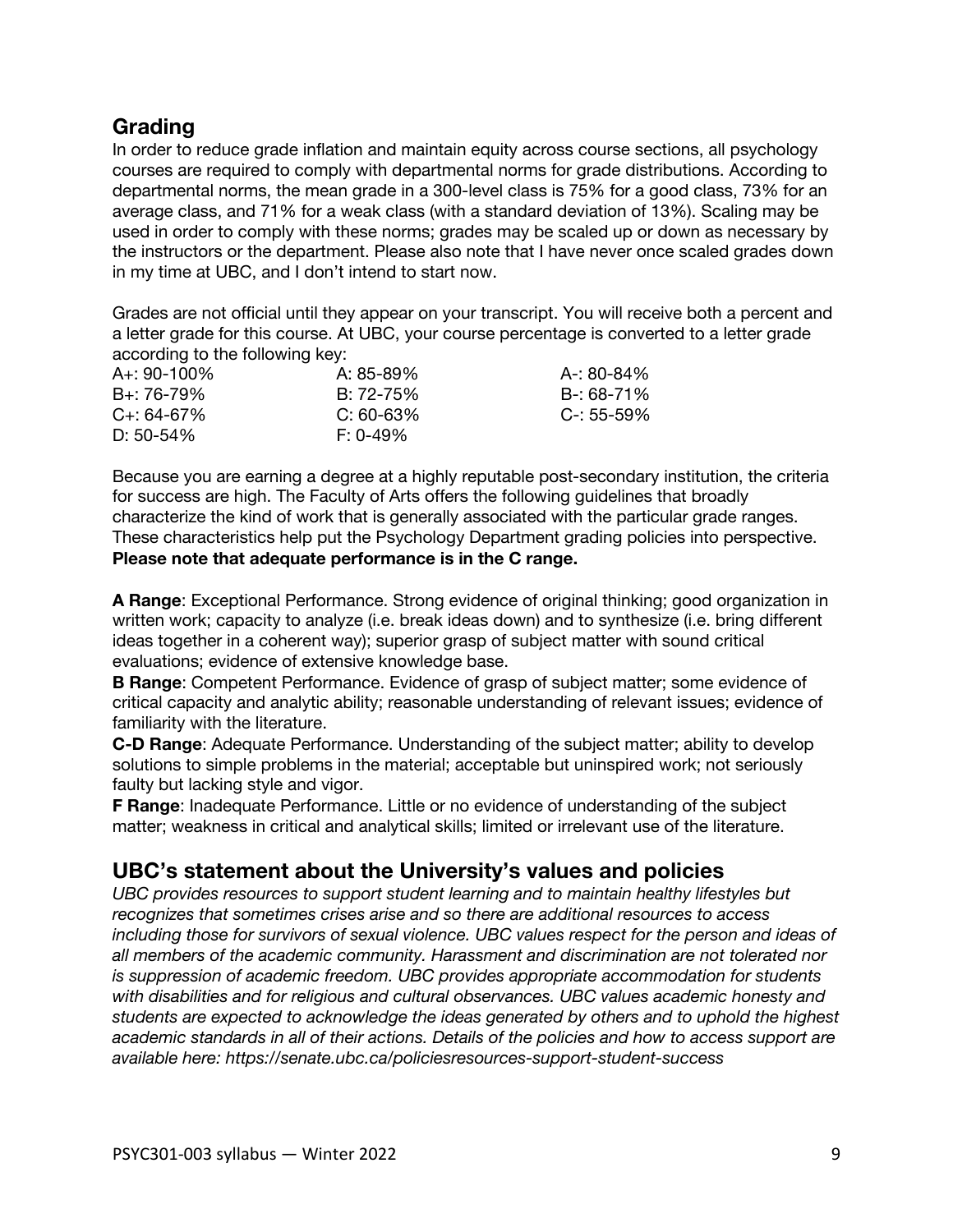### **UBC's statement on potentially sensitive topics while studying abroad**

*During this pandemic, the shift to online learning has greatly altered teaching and studying at UBC, including changes to health and safety considerations. Keep in mind that some UBC courses might cover topics that are censored or considered illegal by non-Canadian governments. This may include, but is not limited to, human rights, representative government, defamation, obscenity, gender or sexuality, and historical or current geopolitical controversies. If you are a student living abroad, you will be subject to the laws of your local jurisdiction, and your local authorities might limit your access to course material or take punitive action against you. UBC is strongly committed to academic freedom, but has no control over foreign authorities (please visit http://www.calendar.ubc.ca/vancouver/index.cfm?tree=3,33,86,0 for an articulation of the values of the University conveyed in the Senate Statement on Academic Freedom). Thus, we recognize that students will have legitimate reason to exercise caution in studying certain subjects. If you have concerns regarding your personal situation, consider postponing taking a course with manifest risks, until you are back on campus or reach out to your academic advisor to find substitute courses. For further information and support, please visit: http://academic.ubc.ca/support-resources/freedom-expression*

### **Academic integrity and avoiding misconduct**

The following is verbatim, with some modifications, from materials given to me by UBC's Dr. Catherine Rawn, speaking for the Department of Psychology and the Faculty of Arts:

*In the academic community—a community of which you are now a part—we deal in ideas. That's our currency, our way of advancing knowledge. By representing our own and others' contributions in an honest way, we are (1) respecting the rules of this academic community, and (2) showcasing how our own novel ideas are distinct from but relate to their ideas. APA style gives us a formal way to indicate where our ideas end and where others' begin. But academic integrity goes well beyond formal citation. Welcome to the academic community. You are expected to act honestly and ethically in all your academic activities, just like the rest of us.*

*Make sure you understand UBC's definitions of academic misconduct, consequences, and expectation that students must clarify how academic honesty applies for a given assignment. Please ask if you're not sure. (While you're checking out the calendar, you might want to check out the "Student Declaration and Responsibility" statement you agreed to when you registered.)*

*What does academic integrity look like in this course? If at any time you are unsure if a certain type of assistance is authorized, please ask. If you have a need that is unmet by existing course materials, course structure, and/or our learning community members, please ask. In the meantime, here are some guiding principles for what academic integrity looks like:*

*Do your own work. All individual work that you submit should be completed by you and submitted by you. All assessments, large and small, are designed to help you learn the material. It is unacceptable to use an editor (paid or unpaid) without my permission to revise, correct, or alter your work, because your submission is no longer your own work. It is unacceptable to buy/sell/swap/share assignment questions or answers on any platform. It is unacceptable to misrepresent your identity by using someone else to complete any portion of a course (e.g., comment on a discussion board, complete a quiz question). It is unacceptable to help someone else cheat.*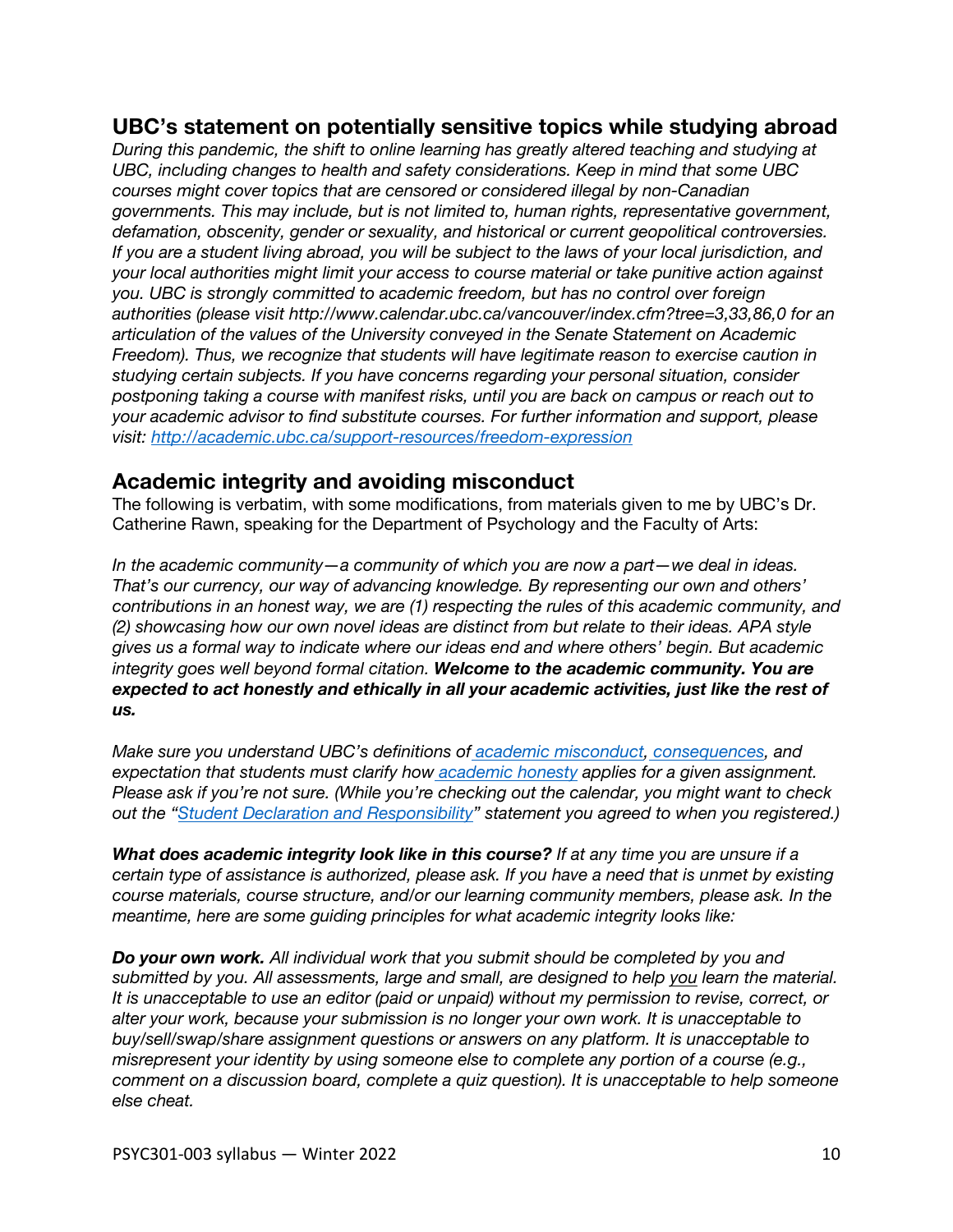*Avoid collusion. Collusion is a form of academic integrity violation that involves working too closely together without authorization, such that the resulting submitted work gains unfair advantage over other students because is a measurement of the group/pair/others' understanding rather than the individual understanding (definition adapted from OpenLearn). For example, collusion on a test includes working together to write answers or answering*  someone else's question in a WhatsApp chat. See more examples of collusion *here.* There are *no assignments in this course that are the product of group collaboration, so please do not collaborate on any quizzes, exams, or projects. Preparing to individually complete an assignment or test by studying together (e.g., discussing concepts, quizzing each other and giving feedback on each others' answers) doesn't count as collusion.*

*Can I work with a classmate to co-create study notes? Yes, you can create your own original collaborative notes.*

*Can I use my notes as a study aid while writing the exam? The format of the exams has yet to be determined, and full details will be coming soon. But in short, if exams are on campus, they will be closed-book exams and you can't use study aids. If we end up writing exams online, we may adopt an open-book format, but full details of this will be provided in the Announcements. Hang tight.*

*Do not share materials provided for you to use in this course. We are working hard to provide all the materials you need to succeed in this course. In return, please respect our work and the enormous efforts that went into making this class. All assignment instructions, quiz questions and answers, discussion questions, announcements, PowerPoint slides, audio/video recordings, Canvas modules, and any other materials provided to you by myself or the TAs are for use in this course by students currently enrolled in this course. It is unacceptable to share any of these materials beyond our course, including by posting on file-sharing websites (e.g., CourseHero, GoogleDocs). Please respect our intellectual property.*

*Acknowledge others' ideas. Scholars build on the work of others, and give credit accordingly—this is a quality of strong academic work. Citing sources in both formal and informal ways will be essential, and appropriate, depending on the assignment.*

*Learn to avoid unintentional plagiarism. Visit the Learning Commons' guide to academic integrity to help you organize your writing as well as understand how to prevent unintentional plagiarism, which can be challenging when first learning to paraphrase. Visit http://learningcommons.ubc.ca/resource-guides/avoiding-plagiarism/. An example tip: Do not copy and paste text from other sources, including other people's work, even in a draft. It's easy to unintentionally misrepresent those words as your own in a later draft.*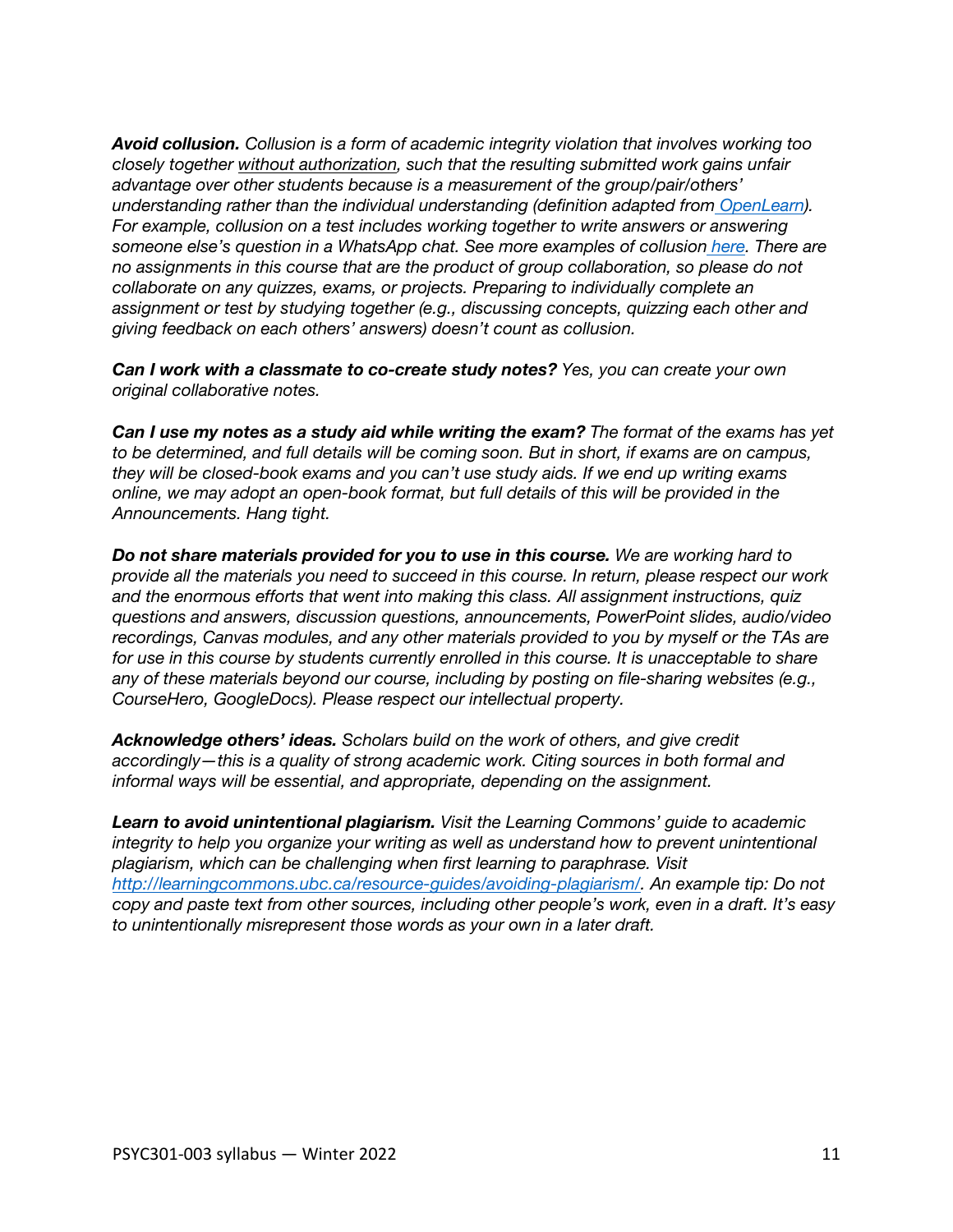### **Other Course Policies**

During your time in this course, if you encounter medical, emotional, or other personal problems that affect your attendance or academic performance, **please notify me as soon as possible, as well as your Faculty Academic Advising Office**. Please refer to the UBC Calendar for a discussion of academic concession.

The university accommodates students with disabilities who have registered with the Centre for Accessibility office (see below). The university also accommodates students whose religious obligations conflict with attendance or scheduled exams. **Please let me know in advance, by January 21st if possible, if you will require any accommodation on these grounds.** Other absences (e.g. varsity athletics, family obligations, or similar) are not part of the university policy and you should not assume they will be accommodated. Please discuss these with me by January  $21^{st}$ .

**The Centre for Accessibility (previously Access & Diversity).** UBC is committed to equal opportunity in education for all students including those with documented physical or learning disabilities. If you believe you fall in this category, please visit the website for the Centre for Accessibility (*students.ubc.ca/about/access*) to take the necessary steps to ensure that you have every opportunity that you deserve to excel in your studies.

**Classroom conduct.** Our classroom is a place where you should feel safe and respected. It should also be a place that is conducive to learning and intellectual inquiry. Any behaviour on your part that compromises that environment will not be tolerated and you will be asked to leave.

### **Points to remember!:**

- Productive classroom discussion and debate are encouraged.
- You are responsible for all readings and lecture materials.
- Lecture slides will be available on Canvas. However, if you miss a lecture, don't expect to find what you missed in the slides.
- Lecture slides will be posted on Canvas at the beginning of the week, i.e. Mondays, or earlier. If earlier, this is done as a courtesy, and in rare circumstances these may arrive on the official lecture day, i.e. Tuesday.
- Please be aware that some of the content in this course can be challenging for those without some background in biology. I will provide additional, optional reading sources for you to pursue, should you request it.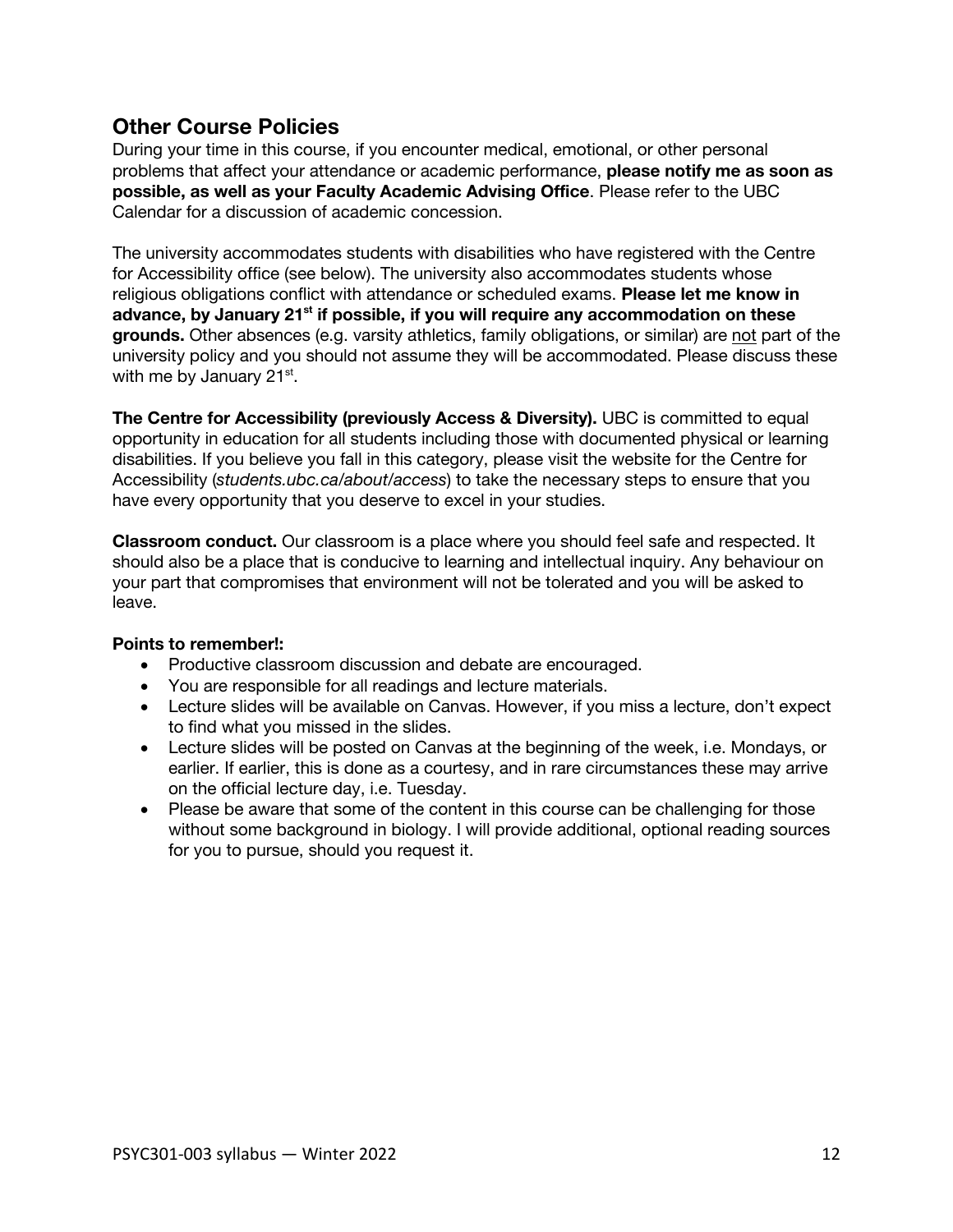### **Wellness Resources**

Below is a list of resources you may want to use if you are struggling in any way to manage your responsibilities while in school or the stresses of life in general. I recognize that this year will be particularly challenging for some of us, and I will be operating from a position of generosity, flexibility, and kindness.

### **The Kaleidoscope:**

*the-kaleidoscope.com* 

A confidential peer-run mental health support group that takes place on campus at least once a week. You may attend the group if you are experiencing any kind of mental health related challenges, or if you're just feeling stressed about school in general. Registration is not required to attend the group. See the website for meeting times and locations. Food and drink are provided.

#### **Counselling Services:**

*students.ubc.ca/livewell/services/counselling-services* Phone number: 604-822-3811 Counselling services offers a variety of resources to help you maintain your mental health while in school. You may see a counsellor on an individual basis, attend group counselling, or to document an illness if you should require academic concession.

#### **SpeakEasy:**

*ams.ubc.ca/services/speakeasy/* Phone number: 604-822-9246 A student run service that offers confidential support for students experiencing crisis. Also a good resource for additional information and referrals within the UBC community.

#### **SHARE:**

*www.vivreshare.org*  Self Harm Anonymous Recovery and Education is a program designed to promote self care and educate about self harm. SHARE support groups meet biweekly; times and locations can be found on their website.

#### **UBC Wellness Centre:**

*students.ubc.ca/livewell/services/wellness-centre* Phone number: 604-822-8450 Speak with other students about tips for managing stress, keeping healthy sleep and eating patterns, concerns about safe sex and more.

### **Access and Diversity:**

*students.ubc.ca/about/access* Phone number: 604-822-5844 Access and Diversity provides accommodations for students living with physical or mental disabilities.

### **Student Health Services:**

*students.ubc.ca/livewell/services/student-health-service* Phone number: 604- 822-7011 Student health provides students with a variety of healthcare related services to help you maintain your health while studying. Access to doctors and registered nurses.

### **Mood Disorders Clinic UBC:**

*ubc-mooddisorders.vch.ca/* 

A psychiatric program designed specifically to treat individuals living with depression or bipolar disorder.

### **Live Well, Learn Well:**

*students.ubc.ca/livewelllearnwell*  The Live Well, Learn Well initiative is a resource hub that provides students with information to help improve physical and mental wellbeing.

### **Mental Health Awareness Club:**

*ubcmhac.sites.olt.ubc.ca/* 

A club that offers opportunities to speak about mental health with others and strives to promote mental health awareness throughout the UBC community.